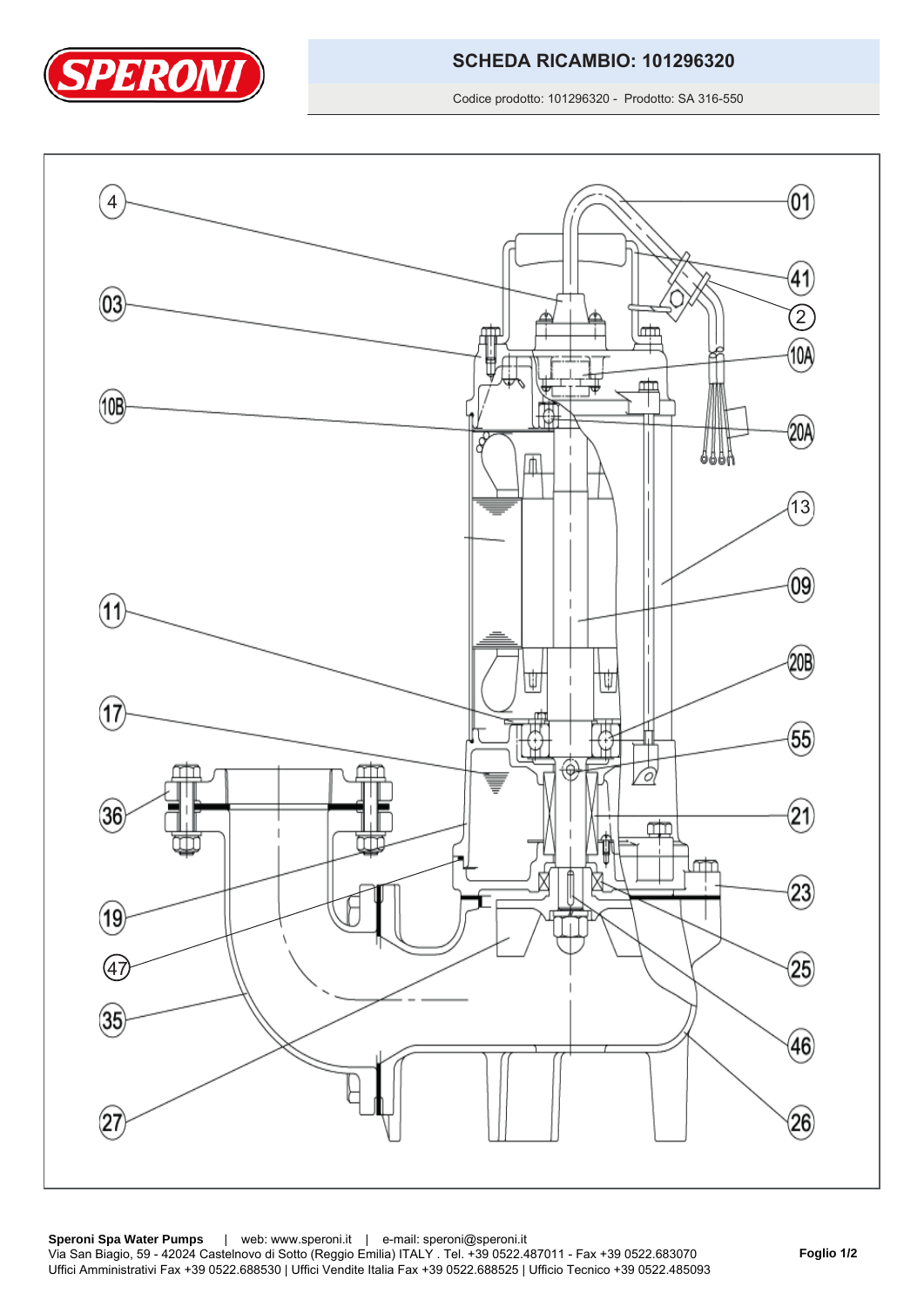

## **SCHEDA RICAMBIO: 101296300 101296310101296320**

Codice prodotto: 101296320 - Prodotto: SA 316-550

| Rif.           | <b>Codice</b>      | <b>Descrizione</b>                          |
|----------------|--------------------|---------------------------------------------|
| 1              | <b>HCSF32TU.01</b> | Cavo - Cable                                |
| $\overline{2}$ | HCSF05AUF.02       | Passacavo - Cable base                      |
| $\overline{3}$ | <b>HCSF35TU.03</b> | Supporto superiore - Upper cover            |
| $\overline{4}$ | <b>HCSF32TU.04</b> | Piastrina passacavo - Cable base cover      |
| 9              | <b>HCSF35TU.09</b> | Rotore - Shaft with rotor                   |
| <b>10A</b>     | HCSF35TU.10A       | Motoprotettore - Auto-Cut                   |
| 10B            | HCSF35TU.10B       | Disco protezione - Auto-cut plate           |
| 11             | <b>HCSF32TU.11</b> | Anello fermacuscinetto - Bearing fixer      |
| 13             | <b>HCSF35TU.13</b> | Motore completo - Complete motor            |
| 17             | <b>HCF05UF.17</b>  | Olio diatermico - Lubricant                 |
| 19             | <b>HCSF35TU.19</b> | Camera olio - Bearing bracket               |
| <b>20A</b>     | HCSF35TU.20A       | Cuscinetto superiore - Upper bearing        |
| 20B            | HCSF35TU.20B       | Cuscinetto inferiore - Lower bearing        |
| 21             | <b>HCSF35TU.21</b> | Tenuta meccanica - Mechanical seal          |
| 23             | <b>HCSF35TU.23</b> | Supporto porta cuscinetti - Bearing bracket |
| 25             | <b>HCSF35TU.25</b> | Corteco - Oil seal                          |
| 26             | <b>HCSF35TU.26</b> | Corpo pompa - Casing                        |
| 27             | <b>HCSF35TU.27</b> | Girante - Impeller                          |
| 35             | <b>HCSF32TU.35</b> | Curva - Coupling                            |
| 36             | HCSF32TU.36        | Flangia - Flange                            |
| 41             | <b>HCF32TU.41</b>  | Maniglia - Handle                           |
| 46             | <b>HCSF35TU.46</b> | Chiavetta - Key                             |
| 47             | <b>HCSF35TU.47</b> | Set guarnizioni - Packing                   |
| 55             | <b>HCF05UF.55</b>  | Tappo - Oil plug                            |